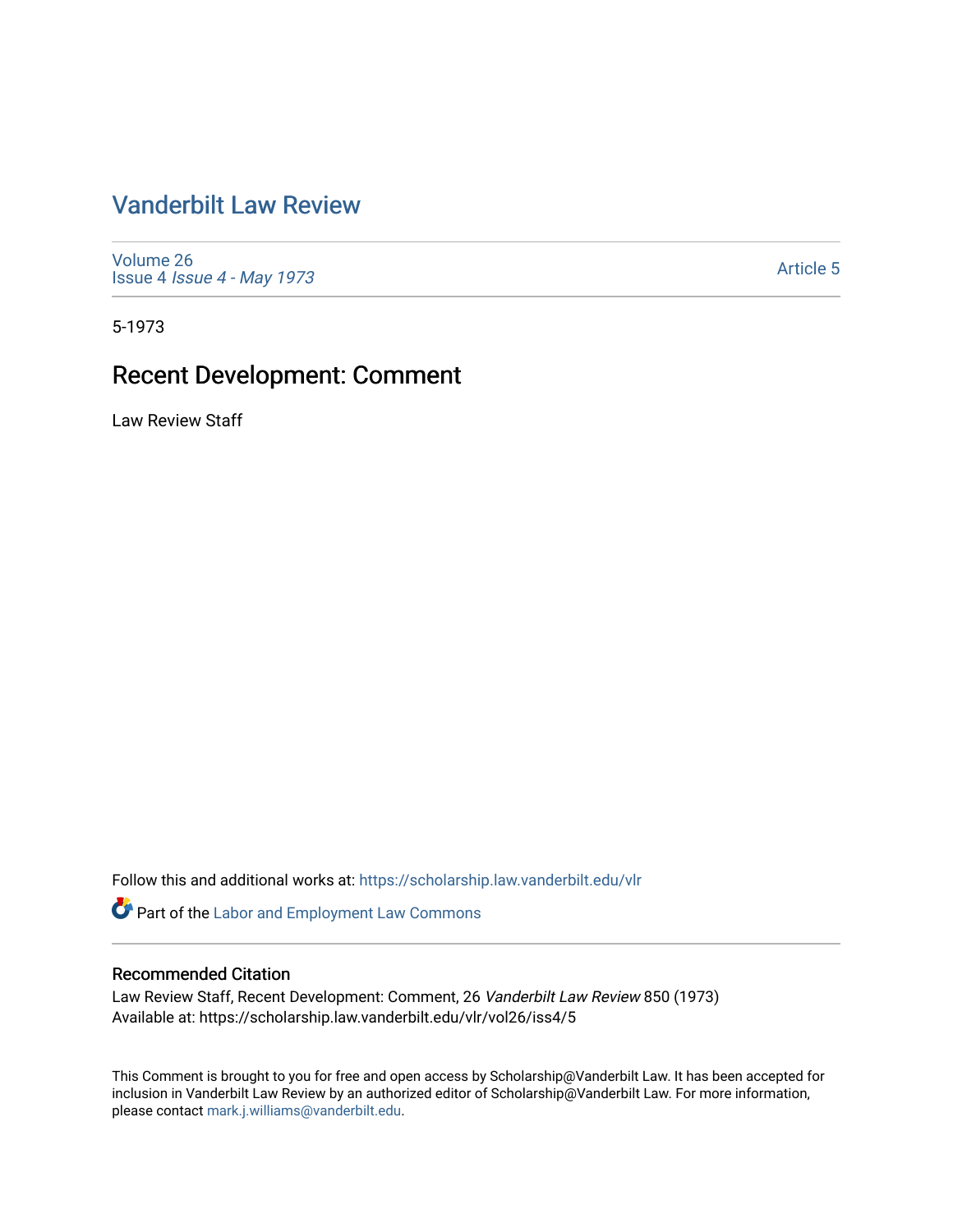his supervisory duties; rather, he is now protected in the performance of any act that furthers his employer's interest, even if he performs rankand-file work during a strike. The instant cases, at the very least, reflect a labor philosophy of the D.C. Circuit that tends to promote the individual rights of union members at the expense of union powers of control over its membership. Beyond this, however, the cases may indicate a conscious effort by the judiciary to achieve a proper balance between the rights of the union and the employer, prompted perhaps by the belief that *Allis-Chalmers* and *Scofield* shifted the balance too far in favor of the union. Whatever is the correct characterization of the court's motives, promulgation of the furtherance of interest doctrine has raised serious questions concerning its scope and validity. The most pressing problem is the necessity to establish meaningful limits on the doctrine to determine how far the supervisor-member may go in the name of furthering the employer's interest when his actions are also in derogation of the union's objectives. The resolution of this question will determine the long-range impact of the principle on the ability of the union to maintain its internal membership solidarity. Finally, the logical infirmities in some of the court's arguments and the questionable bases for parts of its reasoning illustrate the dangers of a hasty approach to a complex problem, and, when combined with the ambiguities inherent in the furtherance of interest doctrine, may weaken significantly the union's collective bargaining position.

### **Labor Law-The National Labor Relations Board Redefines and Restricts the Scope of Managerial Employee Classification**

#### **I.** INTRODUCTION

The National Labor Relations Act (NLRA)' provides that certain classes of employees are excluded from the Act's coverage of bargaining unit formation and employee activity. The National Labor Relations Board has added to this unprotected category two classifications of employees—those who are engaged in management policy formulation or effectuation (managerial employees) and those who assist management in the formulation of labor relations policies (confidential employees)-because of their close affiliation with management. The concept

**<sup>1.</sup>** National Labor Relations Act, 29 U.S.C. **§§** 151-68 (1970).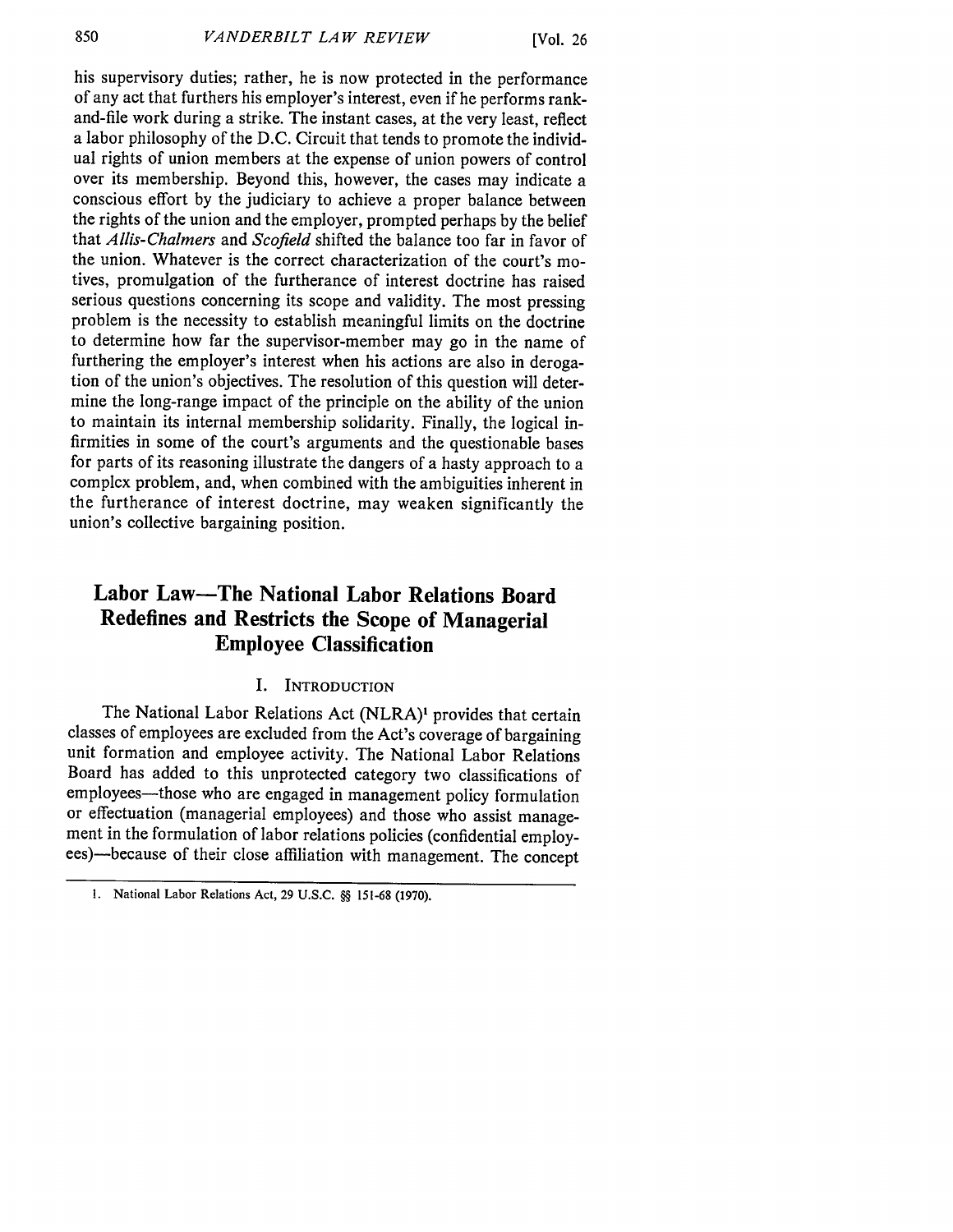of managerial employee, however, has not been defined precisely and thus has given rise to considerable confusion when applied in various factual settings. In two recent Board rulings, *North Arkansas Electric Cooperative, Inc. ,2* and *Textron Inc.* **, 3** the Board has attempted to restrict the scope of the managerial classification to only those employees involved in shaping or implementing management's labor policy, rather than to those involved in effectuating any management policy; this redefinition thus has rendered the managerial employee classification virtually indistinguishable from that of the confidential employee. This Comment will endeavor to analyze the Board's action and to identify its underlying rationale.

#### II. **BACKGROUND**

The National Labor Relations Act of **1935** defined an employee in section **2(3)** as "any employee" but specifically excluded agricultural laborers, domestic servants, and members of the employer's immediate family.<sup>4</sup> In order to further the purpose of the Act, which was to encourage collective bargaining and to provide labor with bargaining power equal to that of management,<sup>5</sup> the term "employee" has been construed broadly **by** the courts to cover all employees who do not fall within a specific exclusion.<sup>6</sup> As a result of this congressional and judicial encouragement, between **1935** and 1947 union membership increased from **3,000,000** to **15,000,000,** and in industries like coal mining, construction, and transportation, as many as **80** percent of the employees came

<sup>2. 168</sup> N.L.R.B. 921 (1967), *on application for enforcement order,* 412 F.2d 324 (8th Cir. **1969),** *on remand,* 185 N.L.R.B. No. **83,** 75 L.R.R.M. 1068 (1970), *enforcement denied,* 446 F.2d 602 (8th Cir. 1971).

<sup>3. 190</sup> N.L.R.B. No. 66, 77 L.R.R.M. 1265 (1971), *motion to reconsider,* 196 N.L.R.B. No. 127, 80 L.R.R.M. 1099 (1972).

<sup>4. 49</sup> Stat. 450. The only other main classification found in the NLRA was that of "employer," defined in § 2(2) to include "any person acting in the interest of an employer, directly or indirectly. **...** Under the NLRA it was recognized that one could occupy a dual status in relation to the definition of employer and employee; *i.e.* in relation to his employer, one might be an employee under the Act, but in relation to the persons under him, one could at the same time be an employer. NLRB v. Armour & Co., 154 F.2d 570, 574 (10th Cir. 1946).

<sup>5.</sup> NLRB v. Hearst Publications, Inc., 322 U.S. 111, 126, *rehearing denied,* 322 U.S. 769 (1944); *see* NLRB v. Allis-Chalmers Mfg. Co., 388 U.S. 175 (1967).

<sup>6.</sup> For example, the Supreme Court has included independent contractors within the definition of "employee," NLRB v. Hearst Publications, Inc., 322 U.S. **111** (1944). In the *Hearst* case, traditional common-law concepts defining the legal relationship of master and servant were rejected and the proper approach was delineated as one that defined "employee" in terms of the history and purpose of the statute. *Id.* at 124. In addition, the Court has construed the term "employee" to include foremen and other supervisory personnel. Packard Motor Car Co. v. NLRB, 330 U.S. 485 (1947); *see* American Steel Foundries v. NLRB, 158 F.2d 896, 898 (7th Cir. 1946).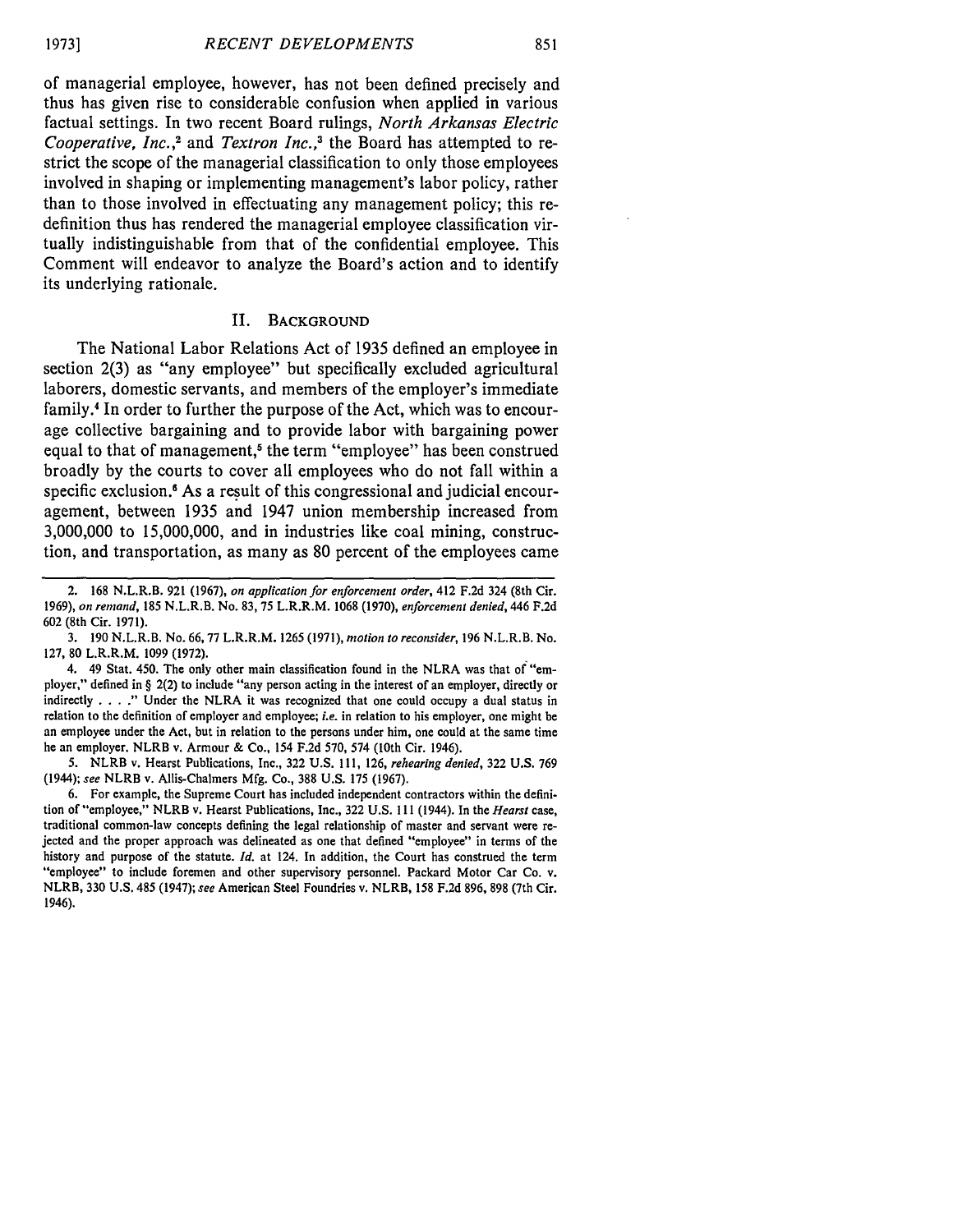under collective bargaining agreements.<sup>7</sup> When industry-wide strikes threatened to cripple the national economy in 1946, however, antiunion sentiment arose mong the electorate and within Congress,<sup>8</sup> leading to the passage of an amended version of the NLRA in the Taft-Hartley Act of 1947.<sup>9</sup> The amended NLRA abandoned "the policy of affirmatively encouraging the spread of collective bargaining and [attempted to strike] a new balance between protection of the right to selforganization and various opposing claims"'" **by** instituting a public labor policy "of modified encouragement coupled with regulation."<sup>11</sup> Although it retained the basic definition of "employee" as set forth in section 2 **(3),** the amended version of the NLRA expressly excluded two classes of employees that the courts previously had considered within the statutory definition: the independent contractor and the employee exercising supervisory authority.<sup>12</sup> This addition thus brought to a total of five the number of specific statutory exclusions from the Act's definition of "employee."

With the NLRA's broad definition of "employee" and its congressional purpose as statutory guidelines, the National Labor Relations

*9. See* Labor Management Relations Act of 1947, ch. 120, 61 Stat. 136. The basic finding of the LMRA was that the activities of the unions, as well as the activities of the employer, were a potential source of obstruction to the free flow of commerce and a potential source of industrial strife. *See* 23 NOTRE DAME LAW. 238, 241 (1947-48). For a statement of the official congressional findings see 29 U.S.C. § 151 (1970).

10. Cox, *supra* note 8, at 4. Professor Cox directly attributes this change in policy to a belief that unions were so strong that "legislative action was required to redress the balance of power in the collective bargaining process." *Id.* at 44. *See* Reilly, *supra* note 8, at 285.

**11. A.** SLOANE **&** F. WITNEY, LABOR **RELATIONS** 104 **(2d** ed. 1972).

12. 29 U.S.C. § 152(3) (1970): "The term 'employee' shall include any employee, and shall not be limited to the employees of a particular employer . . . and shall include any individual whose work has ceased as a consequence of, or in connection with, any current labor dispute or because of any unfair labor practice, and who has not obtained any other regular and substantially equivalent employment, but shall not include any individual employed as an agricultural laborer, or in the domestic service of any family or person at his home, or any individual employed by his parent or spouse, or any individual having the status of an independent contractor, or any individual employed as a supervisor **...."** The effect of these additional statutory exclusions was to directly overrule prior court decisions. *See* cases cited note *5 supra;* NLRB v. Edward G. Budd Mfg. Co., 169 F.2d 571 (6th Cir. 1948); L.A. Young Spring & Wire Corp. v. NLRB, 163 F.2d 905 (D.C. Cir. 1947) (2 early cases recognizing the change wrought by the LMRA on the status of supervisors under NLRA).

**<sup>7.</sup> ABA SECTION** OF **LABOR** RELATIONS LAW, THE **DEVELOPING** LABOR LAW **35** (Morris ed. 1971).

<sup>8.</sup> Reilly, *The Legislative History of the Taft-Hartley Act,* 29 GEO. WASH. L. REV. *285,* 288- 89 (1960-6 **1);** *see* Aaron, *Amending the Taft-Hartley Act: A Decade of Frustration,* **I1 IND.** & LAB. REL. REV. 327, 328 (1957-58). During the first week of the 1946 congressional session more than 200 bills were introduced dealing with labor relations varying in degrees of extremism. ABA SECTION OF LABOR RELATIONS LAW, *supra* note **7,** at 36-39; *see* Cox, *Some Aspects of the Labor Management Relations Act, 1947,* 61 HARV. L. REV. 1, 48 (1947).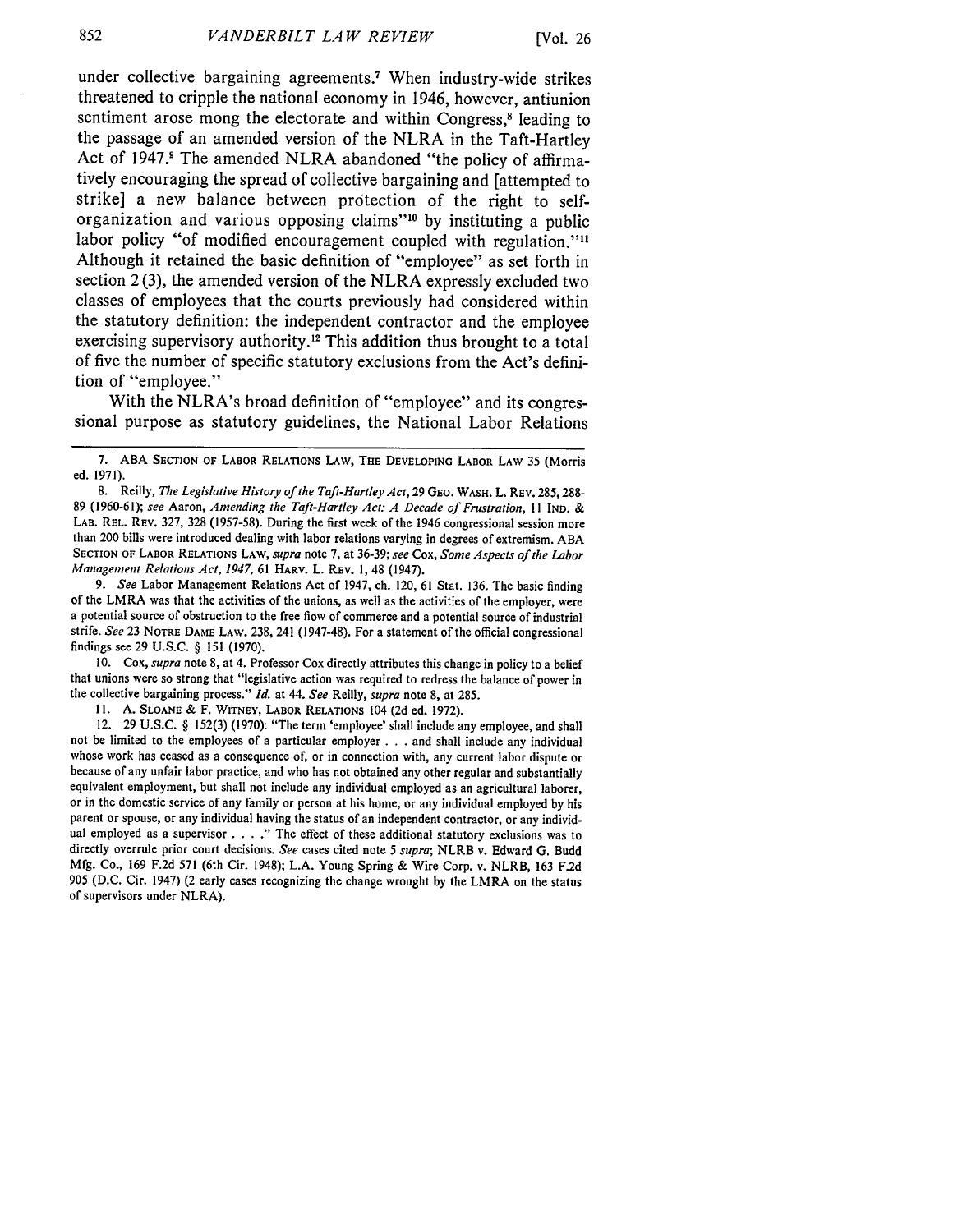Board has been delegated the function of determining, on a case-by-case basis, the precise parameters of the term "employee.""3 In making these determinations, the Board necessarily performs a pragmatic function, fusing an appreciation for the economic realities of a particular industry with the implementation of congressional aims.<sup>14</sup> At least in theory, its everyday experience in the administration of the statute gives the Board a familiarity with "the circumstances and background of employment relationships in various industries, with abilities and needs of the workers for self-organization and collective action, and with the adaptability of collective bargaining for the peaceful settlement of their disputes with their employers."<sup>15</sup> This experience enables the Board to segregate the communities of interest in working situations on wages, hours, and conditions of employment,<sup>16</sup> and thereby determine the scope of the term "employee" in a given case. The Board, however, has gone beyond its express authorization to proceed on a case-by-case basis, and has isolated and excluded two classes of employees from coverage under the Act because of their close relationship with management: employees who have access to information or assist management in the formulation of employer labor relations policies (confidential employees), and employees who are involved in the formulation or effectuation of management policies (managerial employees). These employees are excluded to the same extent as statutorily excluded employees—all are outside the Act<sup>17</sup> for purposes of the employee rights accorded by section **<sup>718</sup>**(including bargaining unit representation) and denied protection

13. The NLRB is given both judicial and investigatory powers. *See* 29 U.S.C. **§§** 153, 160 **-** 61 (1970).

15. NLRB v. Hearst Publications, Inc., 322 U.S. 111, 130 (1944).

16. *See* ABA SECTION **OF** LABOR RELATIONS LAW, *supra* note **7,** at **217-18.** Professor Morris listed several factors which should go into the process of segregating the community of interests: method of wage computation; hours of work; benefits; common supervisor; qualifications required; training and skills developed; difference in **job** functions and the amount of working time spent from the plant situs; contact with other employees; history of collective bargaining; and the integration of work functions with other employees.

17. *See* Iowa Indus. Hydraulics Inc., 169 N.L.R.B. 205, 210-11 (1968); Swift & Co., 115 N.L.R.B. 752, 753 (1956); W. WILSON, LABOR LAW HANDBOOK **1** 216, at 85 (1963).

18. 29 U.S.C. § 157 (1970): "Employees shall have the right to self-organization, to form, join, or assist labor organizations, to bargain collectively through representatives of their own choosing, and to engage in other concerted activities for the purpose of collective bargaining or other mutual aid or protection, and shall also have the right to refrain from any or all of such activities except to the extent that such right may be affected **by** an agreement requiring membership in a labor organization as a condition of employment . **.. ."**

<sup>14.</sup> NLRB v. E.C. Atkins & Co., 331 U.S. 398, 403 (1947); *cf* Phelps Dodge Corp. v. NLRB, 313 U.S. 177 (1941).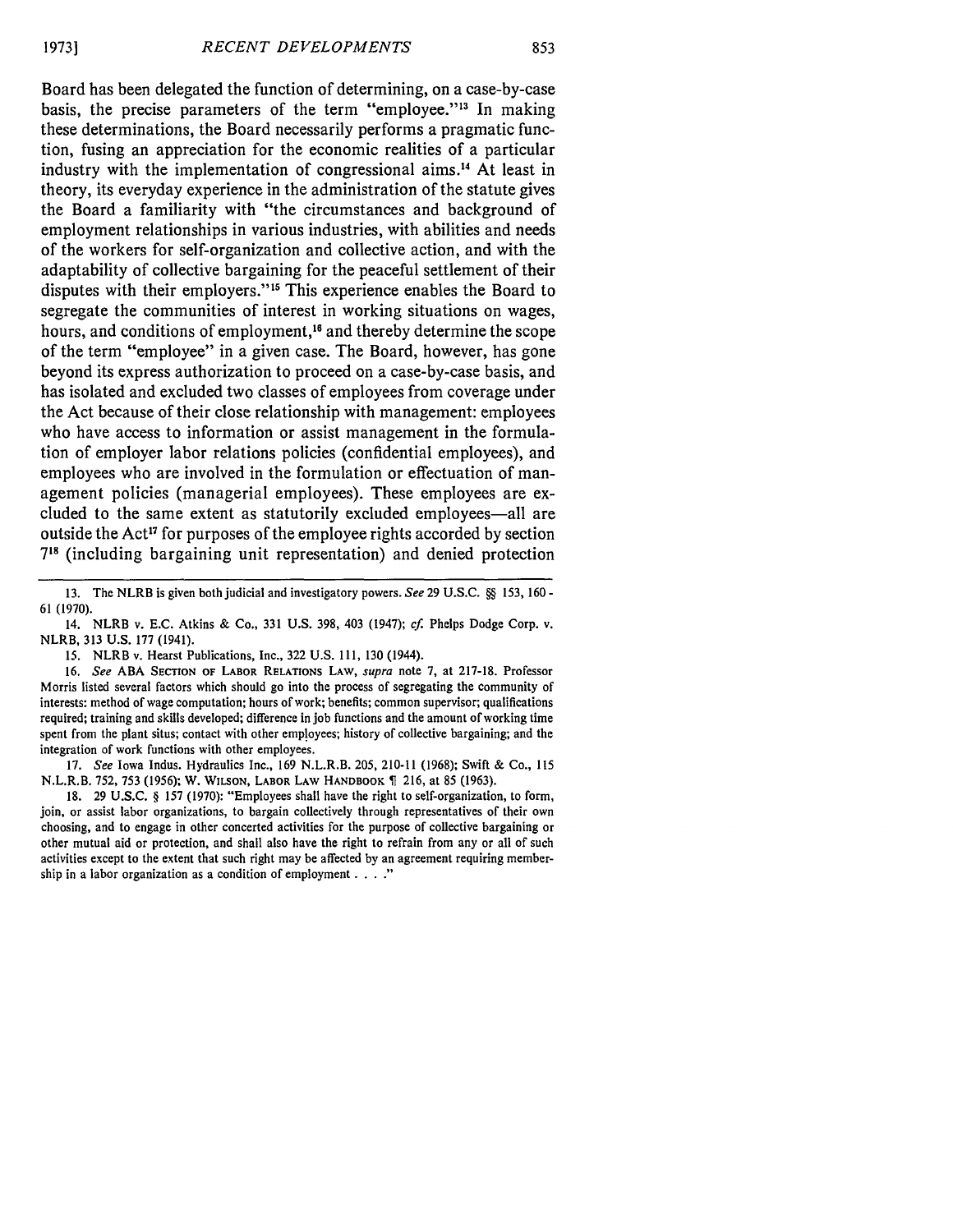from what otherwise would be unfair labor practices under section **8,1** despite the lack of any reference to either classification in the language of the NLRA.

Authority for Board exclusion of managerial employees is based on two closely related theories. First, in the process of unit determination authorized by section 9(b),<sup>20</sup> the Board must weigh the "policy of the Act to insure employees the fullest freedom in exercising their rights **• . .** [with] the interest of an **. . .** employer in maintaining. **. .** labor relations."<sup>21</sup> Consequently, the power to exclude a managerial employee, even though not specifically provided for in the statute, could emanate from the discretionary power of the Board to formulate appropriate bargaining units.<sup>22</sup> Secondly, a more cogent rationale suggests that the Board impliedly characterizes managerial employees as "supervisory employees" and brings them within the ambit of a specific statutory exclusion.<sup>23</sup> Although neither of these explanations is entirely satisfactory, the power to exclude managerial employees from coverage of the Act has been exercised **by** the Board without challenge for the past **37** years. 24

An examination of Board pronouncements indicates that several standards have been considered in the determination of managerial status. The most frequent formulation of the test for a managerial employee is whether the employee in question is one "whose interests are identified with management, and who may be regarded as a representa-

The proposition that an employee can be excluded from a bargaining unit but still be included under the protection of§ 8 has been rejected as anomalous. Thus in the past, inclusion or exclusion from the Act has been considered total. NLRB v. Wheeling Elec. Co., 444 F.2d 783, 788 (4th Cir. 1971).

20. 29 U.S.C. § 159(b) (1970): "The Board shall decide in each case whether, in order to assure to employees the fullest freedom in exercising the rights guaranteed by this subchapter, the unit appropriate for the purposes of collective bargaining shall be the employer unit, craft unit, plant unit, or subdivision thereof **.... "**

21. Continental Ins. Co. v. NLRB, 409 F.2d 727, 728 (2d Cir. 1969).

22. *See* International Metal Prods. Co., 107 N.L.R.B. 65, 66-67 (1953).

23. C. MORRIS, *supra* note 7, at 217; *cf.* Ross Porta-Plant, Inc. v. NLRB, 404 F.2d 1180 (5th Cir. 1968).

24. *See* Palace Laundry Dry Cleaning Corp., 75 N.L.R.B. 320, 323 n.4 (1947).

**<sup>19.</sup>** 29 U.S.C. § 158 (1970). This section makes it an unfair labor practice for the employer to interfere with employees in the exercise of § 7 rights, to interfere with the formation of or operation of any labor organization, to utilize hiring or firing techniques to discourage membership in a labor organization, to discriminate against an employee because he has filed charges with the Board, or to refuse to bargain collectively. This section also contains similar caveats with respect to the union organization. It is possible that a managerial employee, even though excluded from the Act, would be afforded some protection in a situation where discrimination against him would have the effect of restraining or coercing other employees in the exercise of their organizational rights. *See* NLRB v. Dal-Tex Optical Co., 310 F.2d 58, 62 (5th Cir. 1962).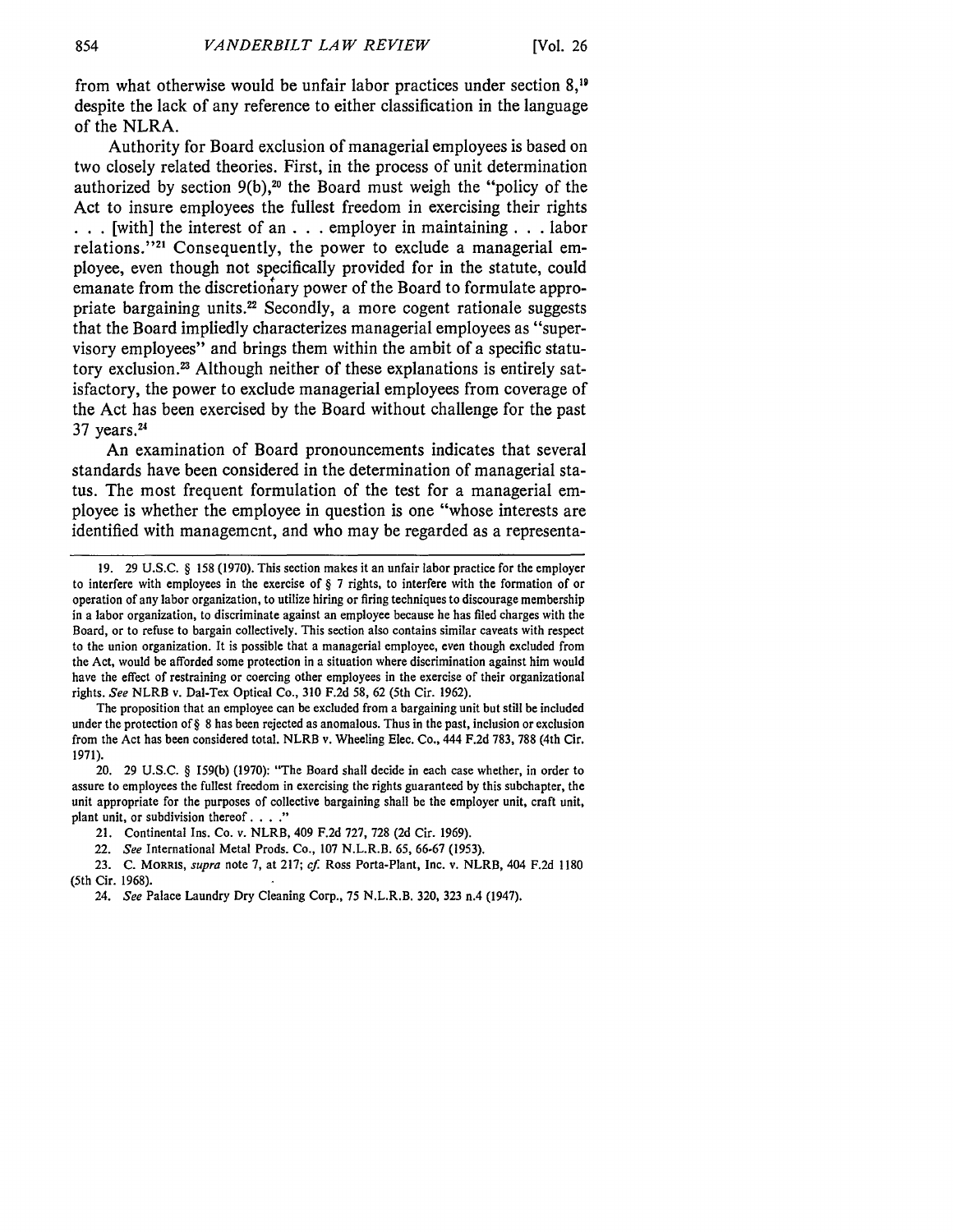tive of management **. . . ."5 A** frequent use of this "alignment of interest" phraseology may be seen in situations in which an employee's inclusion in a bargaining unit with rank and file employees may produce a division of loyalties; for example, when the employee must inspect the finished product for quality.<sup>26</sup> Interest alignment has also been utilized when an employee's job entails work independent of the rank and file,<sup>27</sup> or causes the employee to have more contact with management than the average member of the appropriate unit.<sup>28</sup> Secondly, the Board has frequently characterized "those who formulate, determine and effectuate an employer's policies" as managerial employees.<sup>29</sup> Whether an employee formulates, determines and effectuates company policy is determined in most cases **by** the quantum of discretion exercised **by** the employee in relation to the pre-existing policy guidelines of management,<sup>30</sup> and the amount of independent judgment exerted in relation to the amount exercised **by** rank and file members of the unit in question." The exercise of independent judgment alone is not sufficient, because the Board has held that the use of technical or professional

27. *See* Vulcan Corp., 58 N.L.R.B. 733, 736 (1944).

28. *See* Grocers Supply Co., 160 N.L.R.B. 485, 488 (1966); Cherry & Webb Co., 93 N.L.R.B. 9, **10** (1951); American Locomotive Co., 92 N.L.R.B. 115, 118 (1950). Interest alignment has been alternatively phrased in terms of "whether an individual, because of his relation with a supervisor or officer of the employer **. .** . [has] a special status as to warrant his exclusion from the bargaining unit." *See* W. **WILSON,** *supra* note 17, 218, at 88. In 1966, the D.C. Circuit, in Retail Clerks Int'l Ass'n v. NLRB, 366 F.2d 642, attempted to synthesize into a workable set of standards the Board's prior pronouncements concerning the determination of managerial status. The following 2-part test was set forth in *Retail Clerks:* first, "whether, even if [the employees in question] do not supervise other workers, their position with the employer presents a potential conflict of interest between the employer and the workers"; and secondly, whether the employees "formulate, determine and effectuate employer's policies," or whether they "have discretion in the performance of their jobs" and do not have to "conform to an employer's established policy **...** *"Id.* at 644-45. This formulation has been utilized with apparent facility by both the Board, *see* Iowa Indus. Hydraulics, Inc., 169 N.L.R.B. 205, 211 (1968), and by the courts, *see* Westinghouse Elec. Corp. v. NLRB, 424 F.2d 1151, 1158 (7th Cir. 1970).

29. *See, e.g.,* International Ladies' Garment Workers' Union v. NLRB, 339 F.2d 116, 123 (2d Cir. 1964), *citing* AFL-CIO, 120 N.L.R.B. 969 (1958); Eastern Camera & Photo Corp., 140 N.L.R.B. 569, 571 (1963); Palace Laundry Dry Cleaning Corp., 75 N.L.R.B. 320, 323 n.4 (1947).

30. In Eastern Camera & Photo Corp., 140 N.L.R.B. 569 (1963), the Board stated that "the determination of an employee's 'managerial' status depends upon the extent of his discretion, although even the authority to exercise considerable discretion does not render an employee managerial where his decision must conform to the employer's established policy." 140 N.L.R.B. at 571. *See also* Iowa Indus. Hydraulics, Inc., 169 N.L.R.B. 205,212 (1968); Kitsap County Auto. Dealers Ass'n, 124 N.L.R.B. 933, 934 (1959).

31. *See* Allis-Chalmers Mfg. Co., 158 N.L.R.B. 670, 674 (1966).

<sup>25.</sup> **J.L.** Brandeis & Sons, 54 N.L.R.B. 880,884 (1944); *see* W. **WILSON,** *supra* note **17, 1** 218, at 88.

<sup>26.</sup> *See* Allis-Chalmers Mfg. Co. v. NLRB, 162 F.2d 435, 439 (7th Cir. 1947); Brooklyn Borough Gas Co., 110 N.L.R.B. 18, 21 (1954).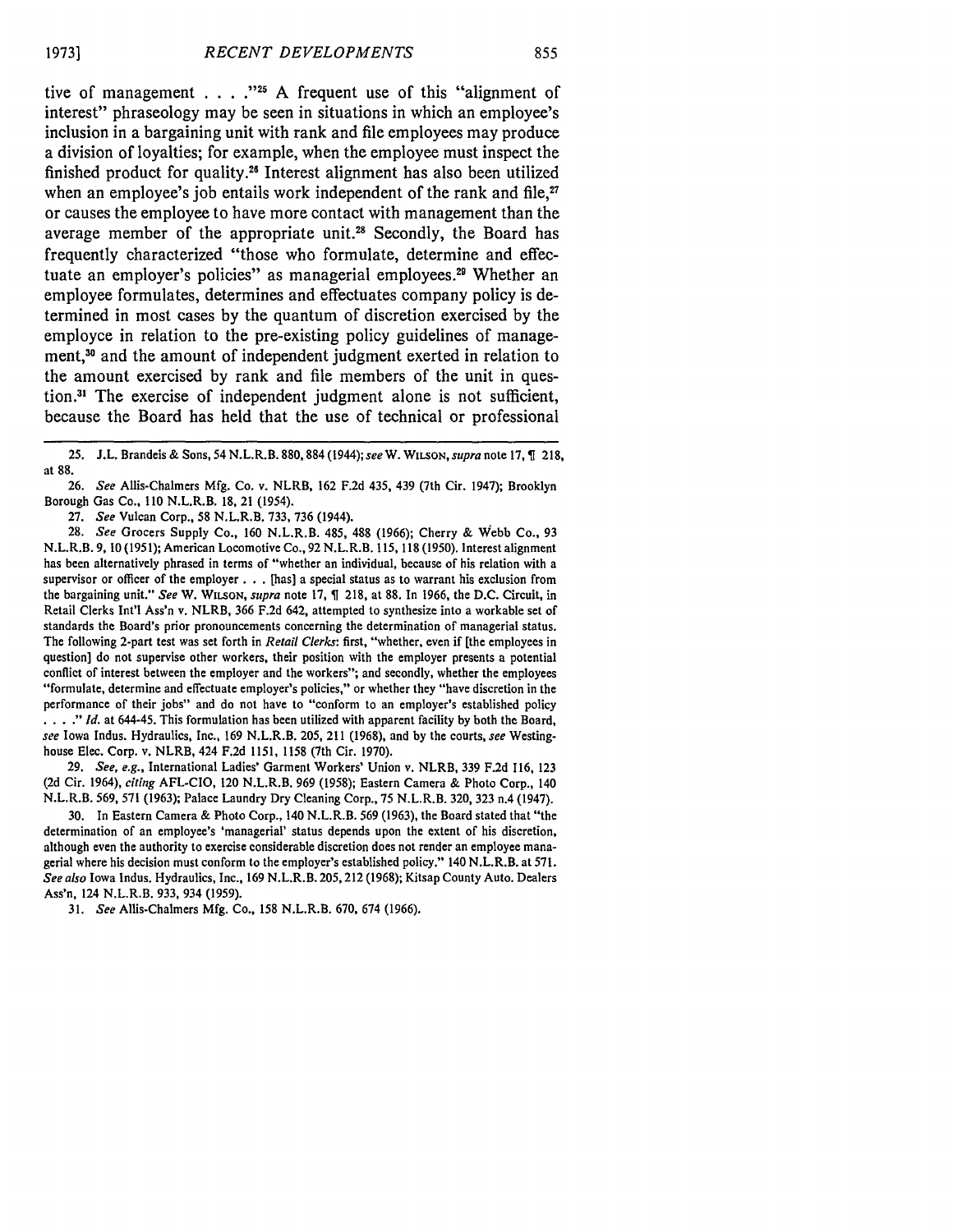judgment will not make one a managerial employee.<sup>32</sup> Furthermore, it has been held that mere access to information essential for policy determination, and attendance at management meetings do not constitute policy "formulation."<sup>33</sup> Often in applying these standards the Board has focused on the particular job function of the employee; for example, if an employee is in a position to extend the credit of his employer,<sup>34</sup> he is managerial.<sup>35</sup>

The test for confidential employee classification has remained relatively unchanged since **1946,36** when the Board determined that confidential status depended not only on "access **to. . .**data bearing directly upon employees' labor relations," but also upon whether the employee

34. *See* Kearney & Trecker Corp., 121 N.L.R.B. 817, 822 (1958); Mack Trucks, Inc., 116 N.L.R.B. 1576 (1956); Girdler Co., 115 N.L.R.B. 726, 729 (1956). *Contra,* St. Cloud Rendering Co., 116 N.L.R.B. 1069, 1072 (1952).

The following are broad job classifications that consistently have been viewed as managerial by employers and generally found to be so by the Board: employees with the power to pledge the employer's credit, Grocers Supply Co., 160 N.L.R.B. 485 (1966); Eastern Camera & Photo Corp., 140 N.L.R.B. 569 (1963); Kearney & Trecker Corp., 121 N.L.R.B. 817 (1958); Peninsular Metal Prods. Corp., 116 N.L.R.B. 452 (1956); Swift & Co., 115 N.L.R.B. 752 (1956); Girdler Co., 115 N.L.R.B. 726 (1956); Curtiss-Wright Corp., 103 N.L.R.B. 458 (1953); American Locomotive Co., 92 N.L.R.B. 115 *(1950). Contra,* Continental Ins. Co. v. NLRB, 409 F.2d 727 (2d Cir. 1969); Oscar Ewing Co., 124 N.L.R.B. 941 (1959); Kitsap County Auto. Dealers Ass'n, 124 N.L.R.B. 933 (1959); St. Cloud Rendering Co., 116 N.L.R.B. 1069 (1956). Time checkers and time study personnel, Yale & Towne Mfg. Co., 60 N.L.R.B. 626 (1945); Oliver Farm Equip. Co., 53 N.L.R.B. 1078 (1943); Bendix Aviation Corp., 47 N.L.R.B. 43 (1943). *Contra,* Ford Motor Co., 66 N.L.R.B. 1317 (1946). Unit managers, department managers, and local representatives, Garden Island Publishing Co., 154 N.L.R.B. 697 (1965); General Tel. Co., 112 N.L.R.B. 1225 (1955). *Contra,* Eastern Camera & Photo Corp., 140 N.L.R.B. 569 (1963); Palace Laundry Dry Cleaning Corp., 75 N.L.R.B. 320 (1947). Assistant Managers, J.L. Brandeis & Sons, 54 N.L.R.B. 880 (1944). *Contra,* Newark Stove Co., 143 N.L.R.B. 583 (1963). Work expediters, ACF Indus. Inc., 145 N.L.R.B. 403 (1963); Bendix Aviation Corp., 47 N.L.R.B. 43 (1943). Engineers, NLRB v. Metropolitan Life Ins. Co., 405 F.2d 1169 (2d Cir. 1968); American Locomotive Co., 92 N.L.R.B. 115 (1950); Consolidated Vultee Aircraft Corp., 54 N.L.R.B. 103 (1943).

35. These "credit" cases seem to rely on the idea that the pledging of credit is in itself a "managerial prerogative," rather than upon a consideration of the amount of credit pledged or the amount of discretion involved. *See* Swift & Co., 115 N.L.R.B. 752, 753 (1956). *Contra,* Westinghouse Elec. Corp. v. NLRB, 424 F.2d 1151, 1158 (7th Cir. 1970). The Board has also determined that possession of trade secrets, which if disclosed would be injurious to the employer, will not alone cause one to obtain managerial status. *See* Allied Chem. & Dye Corp., 116 N.L.R.B. 1649, 1652 (1956); Oliver Farm Equip. Co., 53 N.L.R.B. 1078, 1081-82 (1943); *cf.* Yale & Towne Mfg. Co., 60 N.L.R.B. 626, 628, (1945).

36. *See* Ford Motor Co., 66 N.L.R.B. 1317, 1322 (1946).

<sup>32.</sup> Iowa Indus. Hydraulics, Inc., 169 N.L.R.B. 205, 211-12 (1968). In this case, the Board set forth what it considered basic areas of managerial decision making: investment of capital; choice of goods to be manufactured; selection of customers and suppliers; and the establishment of pricing and credit policies. *Id.* at 211. *See* Yale & Towne Mfg. Co., 60 N.L.R.B. 626, 628-29 (1945) (the job of a time-study employee gave him a "controlling role in the setting of wage rates," a "function of management," with the result that the employee should be excluded),

<sup>33.</sup> Newark Stove Co., 143 N.L.R.B. 583, 586-87 (1963).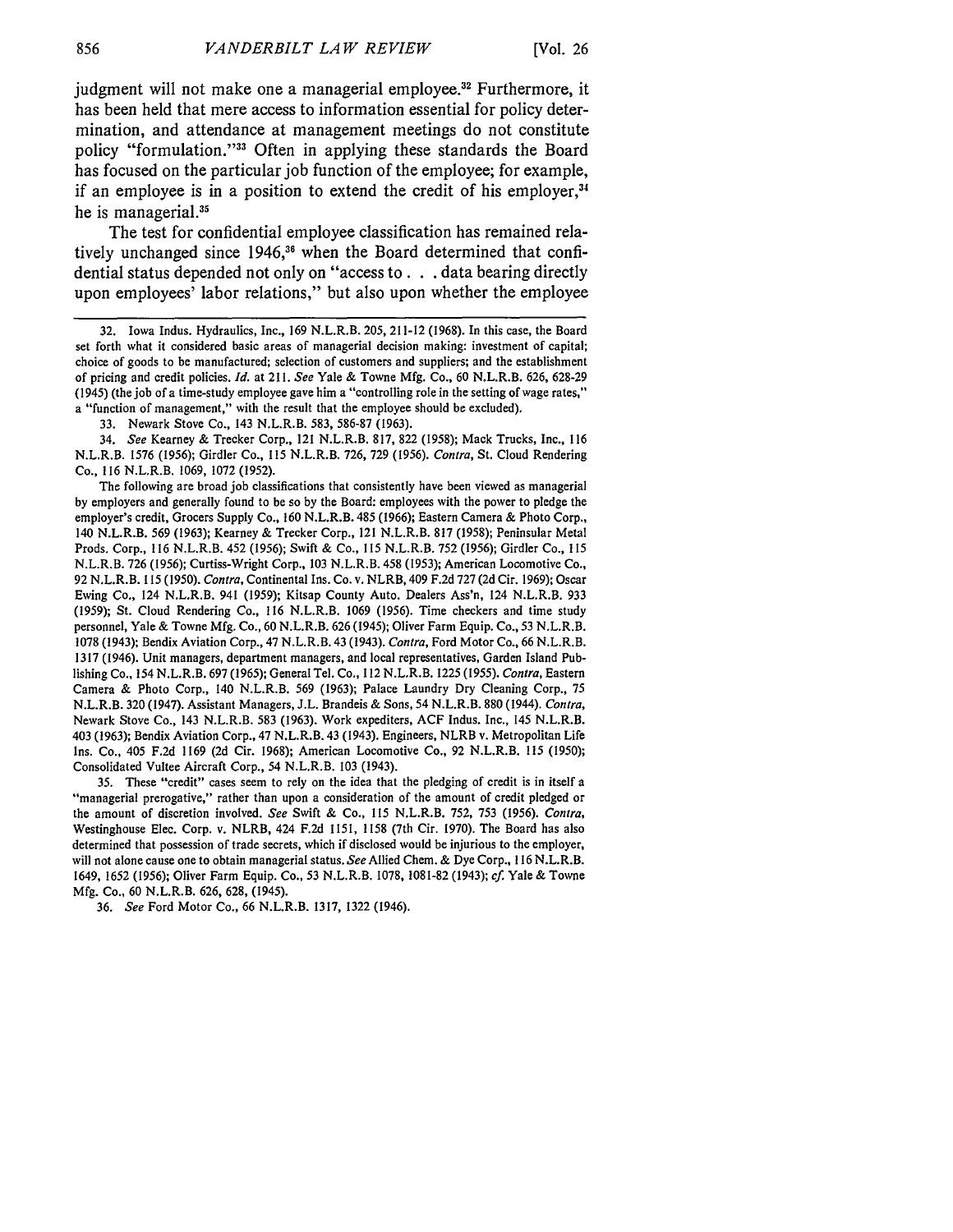must "assist and act in a confidential capacity to persons who exercise 'managerial' functions in the field of labor relations."<sup>37</sup> The exclusion of confidential employees from the coverage of the Act is consistent with the Act's primary purpose of promoting industrial harmony through collective bargaining,<sup>38</sup> in that the employee should not be placed in a position involving a potential conflict of interest, and management should not be forced "to handle labor relation matters through employees represented by the union with which the company is required to deal **.** . . . . **"39** Thus, in contrast to its application of a broad managerial classification standard to all areas of management policy determination, the Board has precisely defined the confidential employee classification and narrowly limited its scope to labor relations activities.<sup>40</sup>

Once the Board has determined that either managerial or confidential status exists, judicial review is limited. The courts employ the standard of "substantial evidence"; the Board's determination cannot be overturned if it is "supported by substantial evidence on the record considered as a whole," with special cognizance of the "infinite variations and gradations of authority [that] can exist within any one industrial complex," and the Board's expertise in dealing with these determinations.<sup>41</sup>

#### III. THE BOARD **AND** THE EIGHTH **CIRCUIT: RECENT CONFLICT** OVER THE MANAGERIAL EMPLOYEE

In *North Arkansas Electric Cooperative,42* the employer, North Arkansas, had dismissed one of its employees, an electrification advisor named Lenox, for failure to obey a request to remain neutral during a union certification election. The employer argued that this action did not constitute an unfair labor practice under section 8(a) of the Act

37. This definitional test for confidential status was expressly reaffirmed in 1956, in B.F. Goodrich Co., 115 N.L.R.B. 722, 724 (1956), and the modern formulation requires essentially the same standard: whether one "assists and acts in a confidential capacity to persons who formulate, determine and effectuate management policies in the field of labor relations . . . ." See Westinghouse Elec. Corp. v. NLRB, 398 F.2d 669, 670 (6th Cir. 1968).

38. NLRB v. Wheeling Elec. Co., 444 F.2d 783 (4th Cir. 1971).

- 40. *See* Westinghouse Elec. Corp. v. NLRB, 398 F.2d 669, 670-71 (6th Cir. 1968).
- 41. NLRB v. Metropolitan Life Ins. Co., 405 F.2d 1169, 1172-73 (2d Cir. 1968).

42. 168 N.L.R.B. 921 (1967). The employee, Lenox, was classified as a manager on the employer's wage schedule, was paid a salary on a monthly basis within the range of a manager's salary, was given travel insurance as were other managers, made recommendations, attended management meetings, was given an advertising budget, handled customer complaints, and represented North Arkansas before civic organizations. *Id.* at 922-23.

<sup>39.</sup> Westinghouse Elec. Corp. v. NLRB, 398 F.2d 669, 670 (6th Cir. 1968); see NLRB v. Wheeling Elec. Co., 444 F.2d 783, 788 (4th Cir. 1971).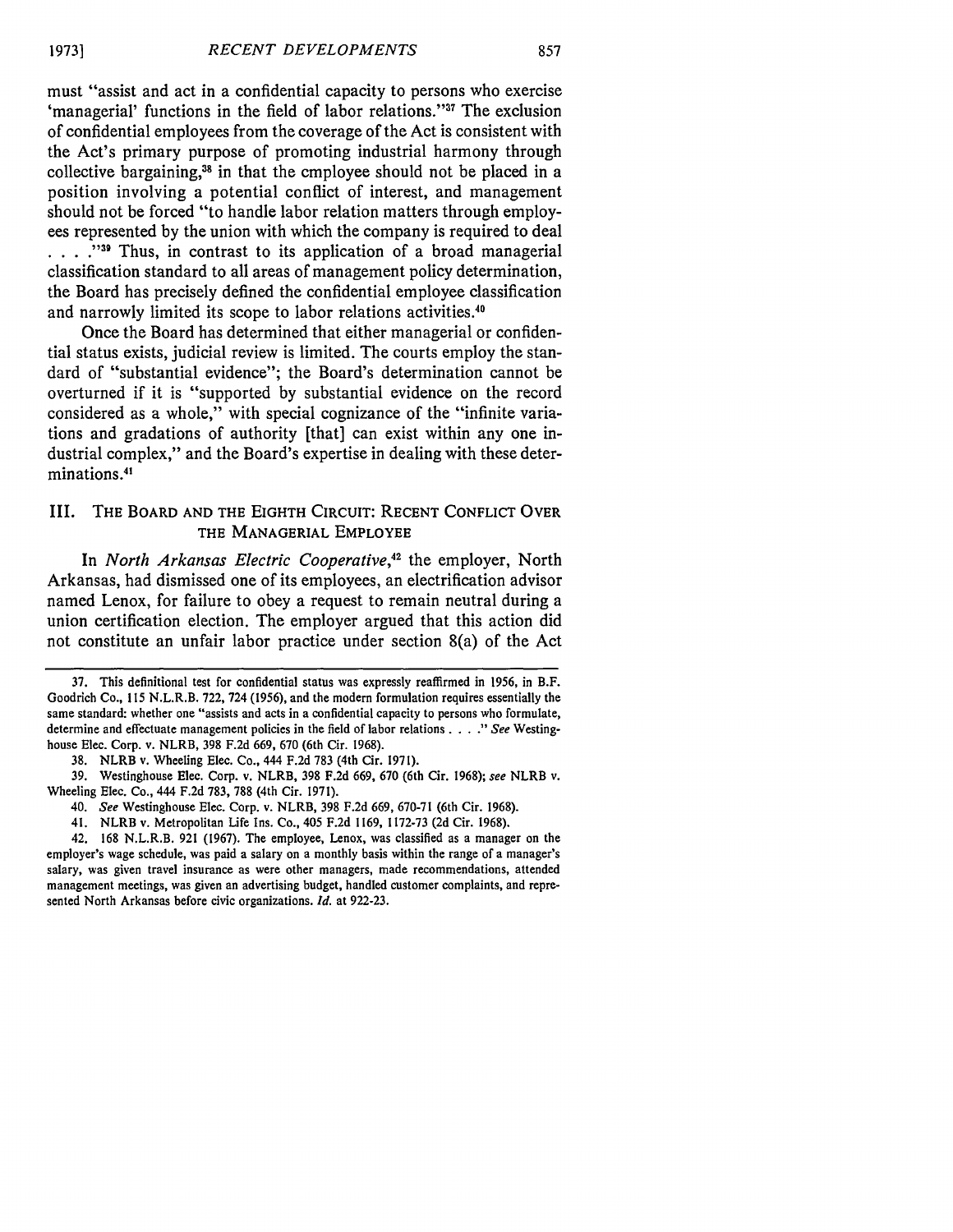because Lenox was a managerial employee.43 In opposition, the General Counsel argued that (1) Lenox's position was not managerial, and (2) even if it were, he should nevertheless be protected from unfair labor practices.44 Having rejected the General Counsel's second contention, the trial examiner found no exercise of discretion by Lenox outside limits set by his employer, and no potential conflict of interest from his inclusion in the bargaining unit; consequently, the examiner concluded that Lenox was not a managerial employee. The Board adopted the trial examiner's determination, stating that the Act is "remedial in character" and should be "broadly construed to accomplish its purpose" of protecting the organizational activities of employees, and therefore concluded that Lenox was an "employee" within the meaning of section 2(3) and that his discharge constituted an unfair labor practice.

On the Board's application for enforcement, the Eighth Circuit reversed,<sup>45</sup> finding that the determination of nonmanagerial status was "neither warranted by the record nor supported in law."<sup>46</sup> The court felt that the Board's finding might have been unduly influenced because the case involved an unfair labor practice question rather than a bargaining unit determination, and emphasized that this factor should have no bearing on the determination of managerial status.<sup>47</sup> The court, however, remanded for a specific determination whether a managerial employee can nevertheless be protected by the Act against employer practices that would constitute unfair labor practices if directed against employees covered by the Act.

Although the question presented by the Eighth Circuit had been answered negatively in dicta on the first hearing of *North Arkansas,48* the Board on remand undertook to reformulate the definition and scope of the managerial employee exclusion.<sup>49</sup> Recognizing that no precise formulation of the term "managerial employee" had ever been successfully attempted, the Board declared that standards used in unit determination cases were not "genuinely relevant" to cases involving unfair labor practices. For unfair labor practice cases, the Board stated that

<sup>43.</sup> The testimony indicated that Lenox had attended a meeting at which the union had been discussed, and had made remarks concerning the IBEW. NLRB v. North Arkansas Elec. Cooperative, Inc., 412 F.2d 324, **325** n.1 (8th Cir. 1969).

<sup>44. 168</sup> N.L.R.B. at 924.

<sup>45.</sup> NLRB v. North Arkansas Elec. Cooperative, Inc., 412 F.2d 324 (8th Cir. 1969).

<sup>46.</sup> *Id.* at 327-28.

<sup>47.</sup> *Id.*

<sup>48. 168</sup> N.L.R.B. at 924.

<sup>49.</sup> North Arkansas Elec. Cooperative, Inc., 185 N.L.R.B. No. 83, 75 L.R.R.M. 1068 (1970).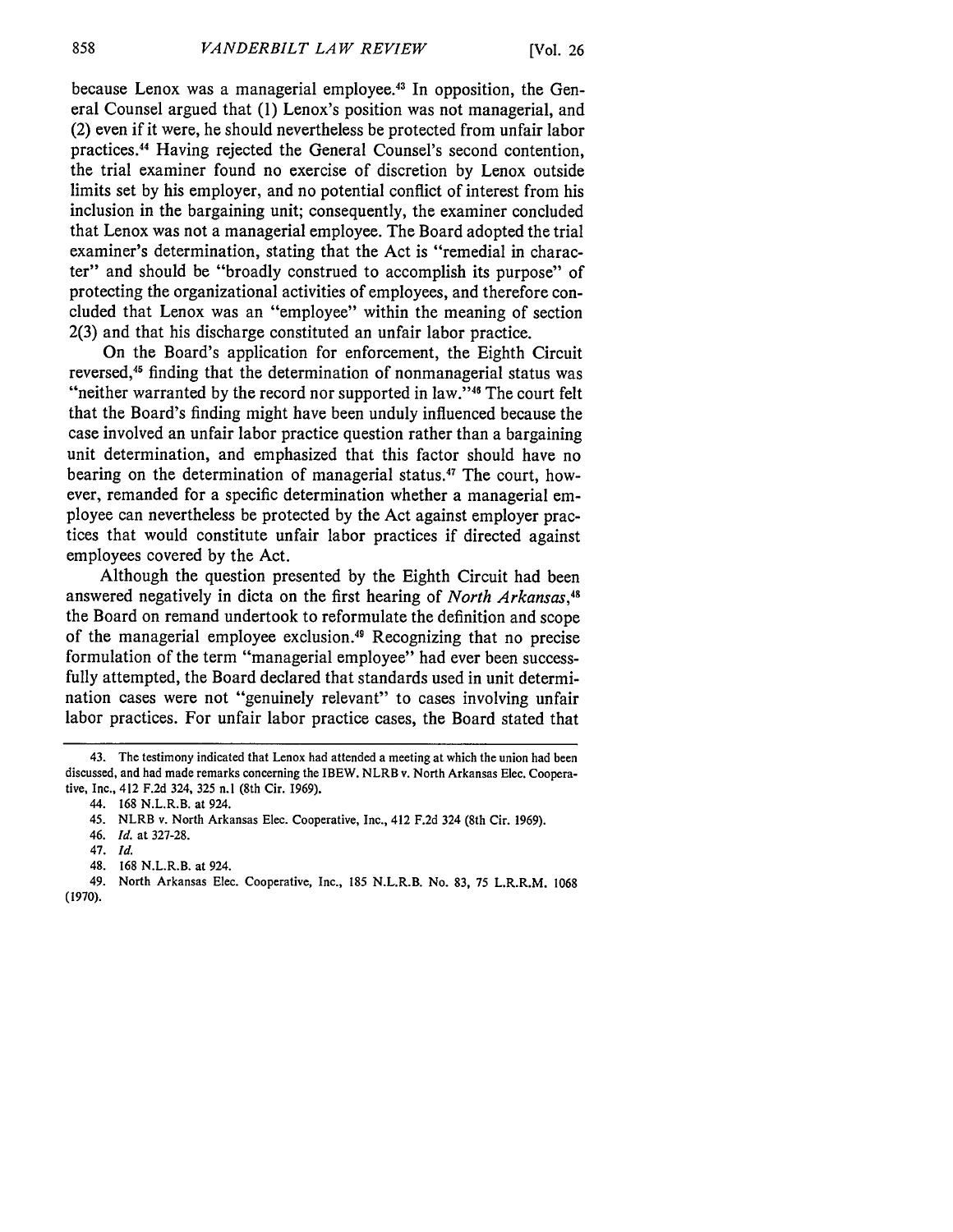managerial status should turn on whether one has "either real or apparent authority to speak as an 'employer' in a labor relations or employee relations context."<sup>50</sup> In other words, the Board proposed to apply old standards of managerial status only in unit determination cases and to employ a narrower definition of managerial employee in unfair labor practice situations: one might be a managerial employee in the sense that he lacked the requisite community of interest necessary to be included in a proposed unit but still be entitled to the Act's protection against unfair labor practices. Applying its new standard, the Board found no support for the premise that Lenox "participated in the formulation, determination, or effectuation of policy with respect to employee relations matters," or that any other employee was led to believe that Lenox had "substantial responsibilities in this area" to the extent that his views would be considered those of North Arkansas, or that there was any conflict of interest in Lenox's performance of his job and potential union activity.<sup>51</sup> The Board again found "employee" status and that the discharge was an unfair labor practice.

On a second petition by the Board for an enforcement order, the Eighth Circuit again reversed,<sup>52</sup> holding that managerial employees are not protected from unfair labor practices under the National Labor Relations Act. In rejecting the Board's new position, the court relied on both the legislative history of the 1947 amendments and prior Board policies. Within the legislative history, the court found "nothing. **.** . to indicate Congress intended the word 'employee' to have one definition for the purpose of determining a proper bargaining unit and another definition for the purpose of determining which employees are protected from being fired for union activity." Furthermore, the court perceived an implied congressional intent that the pre-1947 Board practice of excluding managerial employees was intended to be continued, because Congress specifically excluded from the Act's coverage supervisory personnel, who previously had been considered as employees by the Board,53 but did not expressly extend coverage of the Act to managerial personnel, who previously had been excluded by the Board.54 The Court also found support for its holding in the Board's own prior interpretation of the legislative history, which identified the congressional intent

54. 446 F.2d at 607-08.

<sup>50. 75</sup> L.R.R.M. at 1069.

<sup>51.</sup> *Id.*

**<sup>52.</sup>** NLRB v. North Arkansas Elec. Cooperative, Inc., 446 F.2d 602 (8th Cir. 1971).

<sup>53.</sup> *See* Packard Motor Car Co. v. NLRB, 330 U.S. 485 (1947).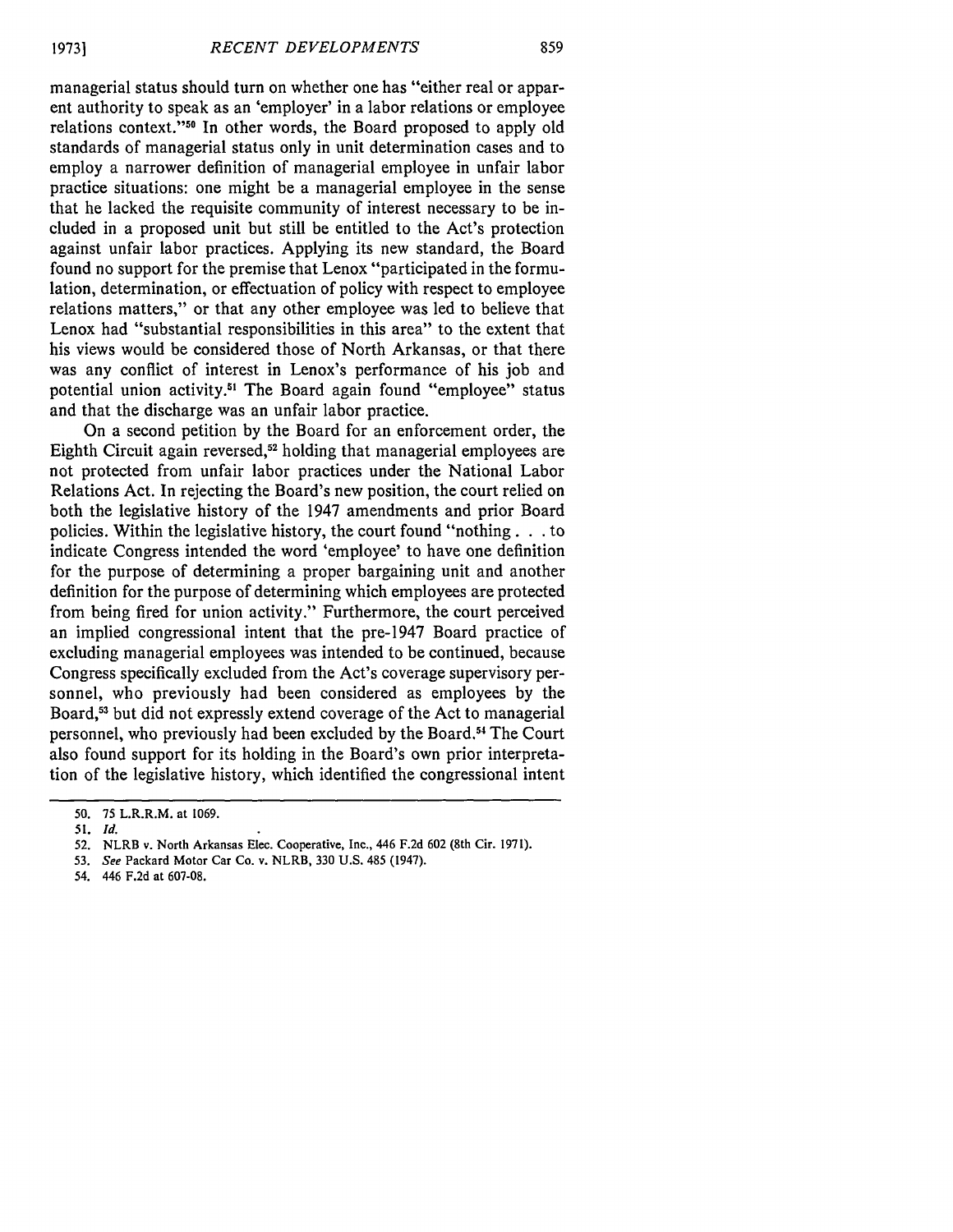as exclusion of "all individuals allied with management,"<sup>55</sup> and in the long-standing Board policy excluding managerial employees from coverage under the Act. The court therefore found that protection against unfair labor practices should be afforded to only those employees properly included in a bargaining unit, and concluded that the Board's redefinition would improperly limit "the class of employees not protected by the Act."<sup>56</sup>

Before the Eighth Circuit delivered its second *North Arkansas* decision, however, the Board had expanded its redefinition of the managerial employee exclusion to unit determination questions in the case of *Textron, Inc.57* There, the union sought to create a unit of all employees in Textron's Purchasing and Procurement Department or, if a separate unit was inappropriate, to include those employees in an existing unit. The employer argued that neither unit was appropriate, because the buyers were managerial employees, and under the Board's second *North Arkansas* rationale, managerial employees were within the Act's coverage only for unfair labor practice purposes and then only when not involved with labor relations policy formulation. The Board stated, however, that under its *North Arkansas* doctrine, managerial employees are presumptively covered by the Act, and consequently, are entitled both to protection from unfair labor practices and to "the right to be represented for the purposes of collective bargaining **. . .** unless there is some cogent reason for denying such representation."<sup>58</sup> The employer then asserted that such a "cogent reason" existed, because the employee buyers had authority to extend the company's credit and, if unionized, would be confronted with a conflict of interest when deciding whether to purchase union or nonunion products.<sup>59</sup> In response, the Board noted that employee discretion was limited to employer-established guidelines, so that with strict enforcement by the employer the claimed conflict of interest could be avoided. The Board therefore concluded that the appropriate unit should include the employees in question."

*<sup>55.</sup>* 446 F.2d at 608, *citing* Swift & Co., 115 N.L.R.B. **752, 753-54** (1956).

*<sup>56.</sup>* 446 F.2d at 609-10.

**<sup>57.</sup>** 190 N.L.R.B. No. 66, 77 L.R.R.M. 1265 (1971).

**<sup>58.</sup>** 77 L.R.R.M. at 1266.

**<sup>59.</sup>** *Id.*

<sup>60.</sup> The Board noted that the ability to extend the company's credit was bounded by company-established guidelines, and the fears concerning "make or buy" decisions and a union purchasing bias could be alleviated through the establishment of other guidelines, especially since the buyers could not go above a \$5000 limit without company approval. 77 L.R.R.M. at 1266. *But see* Federal Tel. & Radio Co., 120 N.L.R.B. **1652,** 1653-54 (1958) (buyer who could extend up to \$2500 was determined to be managerial).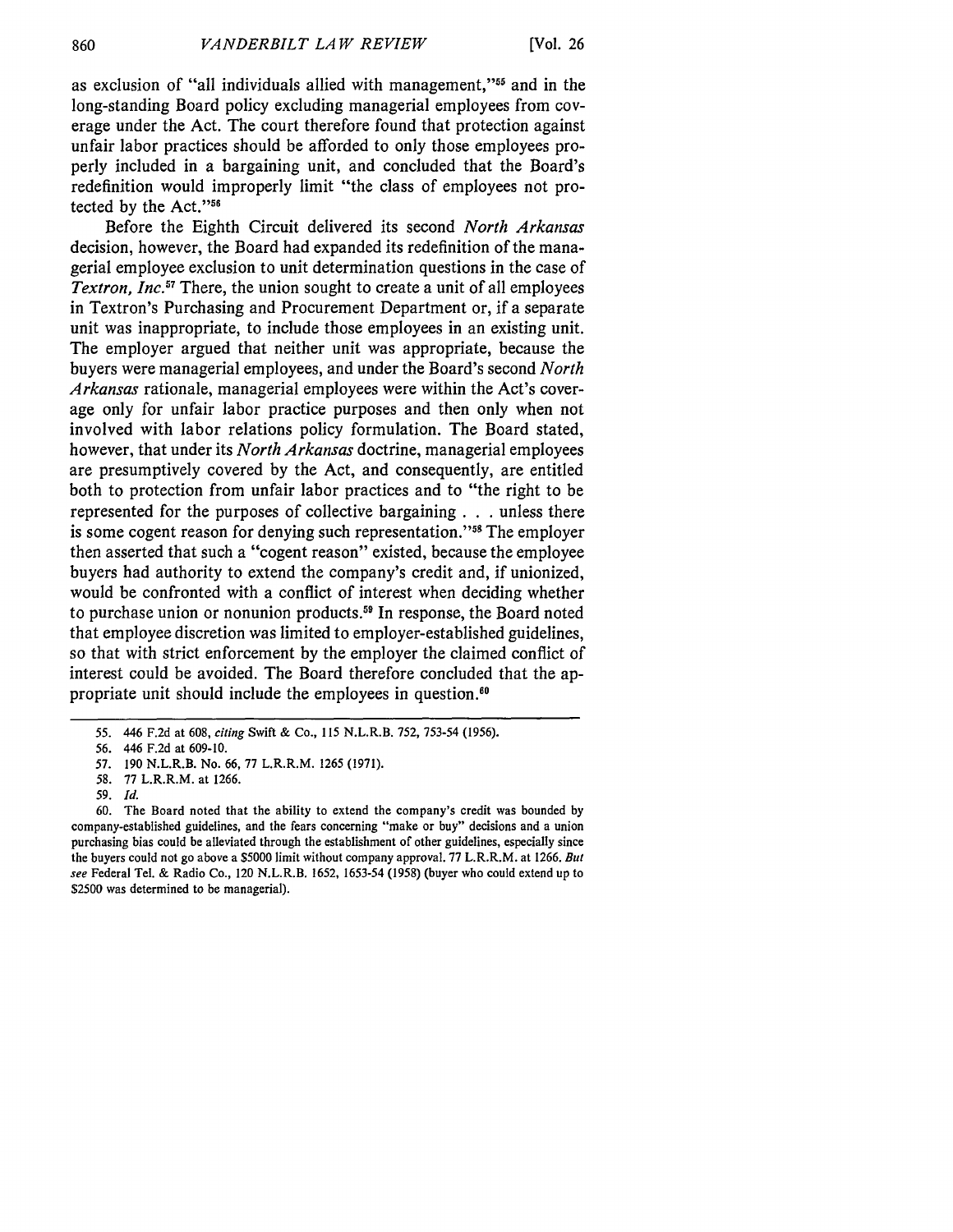Textron then sought reconsideration by the Board in light of the Eighth Circuit's rejection of the Board's new definition for managerial employee in the second *North Arkansas* decision." In denying the motion, the Board took issue with the Eighth Circuit's view of the relevant legislative history, by stating that congressional silence with respect to managerial employees does not indicate either approval or disapproval of Board policy in this broad area, and does not suggest that Congress considered any facet of this problem other than the Board's treatment of personnel associated with the formulation and implementation of the labor relations policies.<sup>62</sup> The Board recognized the inconsistency of its prior holdings with its present position, but nevertheless determined that the critical question in the determination of managerial employee status is "whether there is a basis in the statute or in common sense for denying statutory protection and representational rights to all employees who have *any* discretion in the formulation, determination, and effectuation of *any* employer policy."<sup>33</sup> The Board found a basis for exclusion only in the labor relations area because the potential for conflict of interest is greatest among managerial employees whose job functions are connected with this field. Thus the Board declared that the "fundamental touchstone" of future analysis should be whether a conflict of interest exists between the decision-making function of the managerial employee's job and his membership in the labor organization. If the likelihood of such conflict is small, the employee should be accorded full protection under the Act.<sup>64</sup>

In sum, the Board has indicated forcefully in *Textron* that the classification of an employee as managerial under prior standards does not now automatically exclude him from coverage under the Act. Under the Board's view, a second analytic step must be taken—the allegedly managerial employee must be found to be involved with labor relations policy formation. This second step is identical to the "confidential" employee classification in that both focus on an involvement of the employee with management labor policy, but the confidential class requires only "contact" with labor policy to trigger exclusion, while the initial step in the managerial classification necessitates involvement with management policy formulation or effectuation before exclusion will apply. Consequently, it does not seem necessary to go through the motions of applying previous standards for determining managerial em-

64. *Id.*

**<sup>61.</sup>** Textron, Inc., **196** N.L.R.B. No. **127, 80** L.R.R.M. **1099 (1972).**

**<sup>62. 80</sup>** L.R.R.M. at **1100.**

**<sup>63.</sup>** *Id.* at **1101.**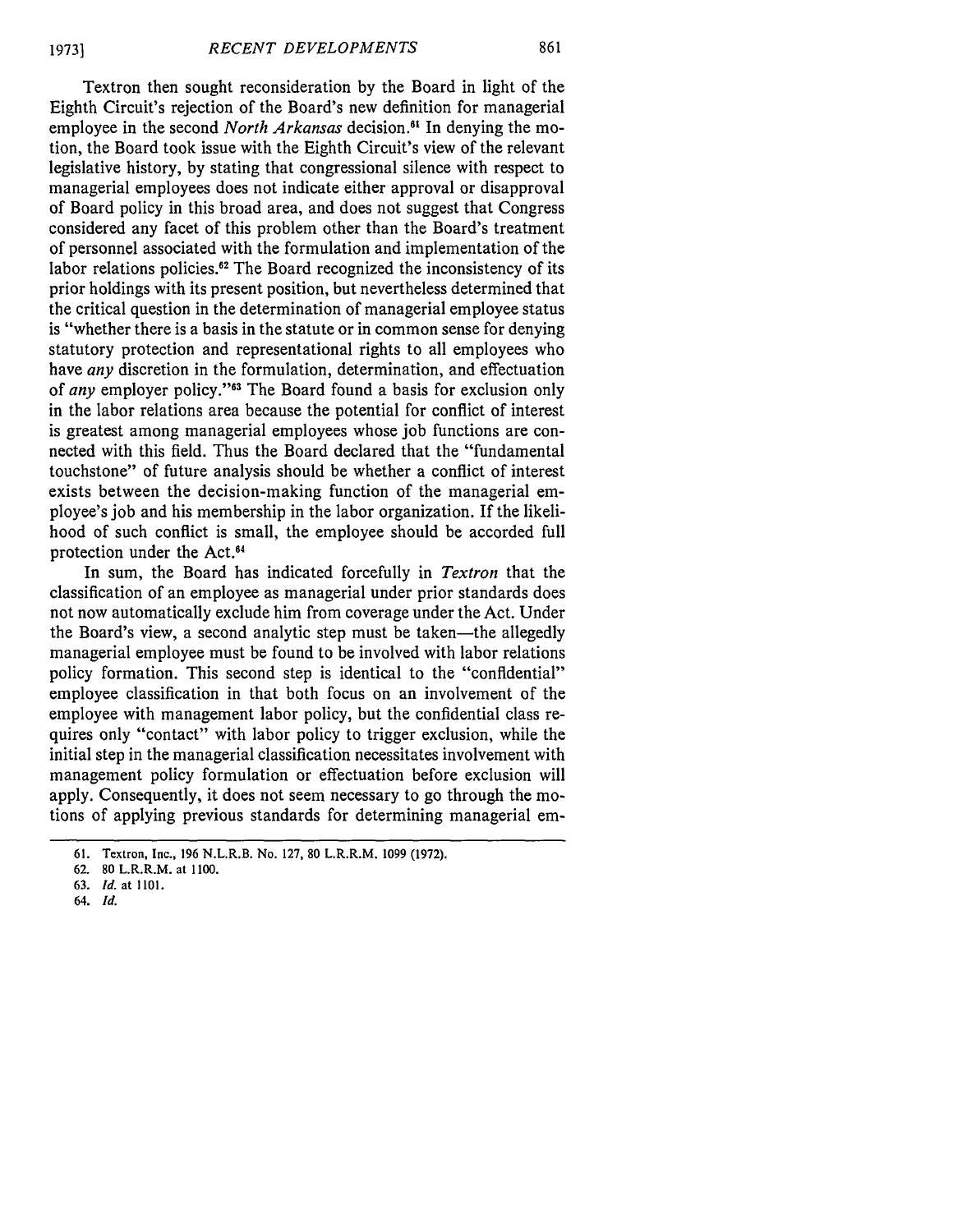ployee status, since the employee will in effect be excluded or not on the basis of the confidential employee test. Thus the Board's present approach apparently has destroyed the separate identity of the managerial employee classification by means of a merger with the defining criteria applied to the confidential employees.

### IV. **THE NEW** MANAGERIAL EMPLOYEE: **AN** ANALYSIS

In discharging the responsibilities placed on it **by** Congress under the NLRA, the Board necessarily attempts to construe the broad language of the statute to effectuate the congressional purpose in light of the underlying industrial circumstances. As a result, a change in economic conditions may lead to an alteration of the legal consequences of the statutory language of the NLRA.<sup>65</sup> Thus, constant reappraisal of old standards and definitions is the inevitable result of the Board's unique role in national labor policy formulation. In *Textron* and *North Arkansas,* this reappraisal has effected an apparent coalescence of the managerial and confidential employee classifications." The courts, however, have yet to approve the Board's new approach and additional employer challenges are almost certain to force further litigation before the Board and courts over the managerial employee classification. To prepare for this event, it will be necessary to isolate the underlying factors that motivated the Board's change in position, and to identify the obstacles that threaten to impede judicial acceptance of the Board's new position.

**66.** The Board's process of reevaluation in *North Arkansas* and *Textron* is not without precedent. In International Metal Prods. Co., **107** N.L.R.B. *65* (1953), the Board's policy of automatically excluding from the bargaining unit relatives of management who were not statutori**ly** excluded under § **2(3)** was reexamined, and as a result, the Board determined that employees should not be excluded from coverage when the familial relationship did not negate the mutuality of interest the employee shared with his fellow employees. *Id.* at 66-67. Similarly, in Quaker City Life Ins. Co., 134 N.L.R.B. 960 **(1961),** the Board changed a policy that had declared statewide units to be appropriate for insurance agency personnel. Since statewide units had not developed as originally forecast, there was "no longer any rational basis [from the Board's point of view] for applying different rules of organization to the insurance industry than are applied to other industries." *Id.* at 962. Major realignment of Board policy is not a frequent occurrence, but should continue to be an accepted means of effectuating changes in national labor policy.

*<sup>65.</sup>* One commentator has noted that "[inflation, rising unemployment, growth of corporate enterprises, and mergers are the source **of. . .**new and different issues-both in the representational area and in the unfair labor practice area. Prominent among these are unit issues (citations omitted), where hitherto settled lines of authority are being reexamined **...."** Ordman, *The National Labor Relations Act: A Current and Prospective View,* **N.Y.U. 23d ANN. CONF. ON** LABOR **3** (1971). The Supreme Court also has indicated that economic changes that produce "[ilnequality of bargaining power in controversies over wages, hours, and working conditions may as well characterize the status of one group [of employees] as of [another]." NLRB v. Hearst Publications, Inc., **322** U.S. **111, 127** (1944).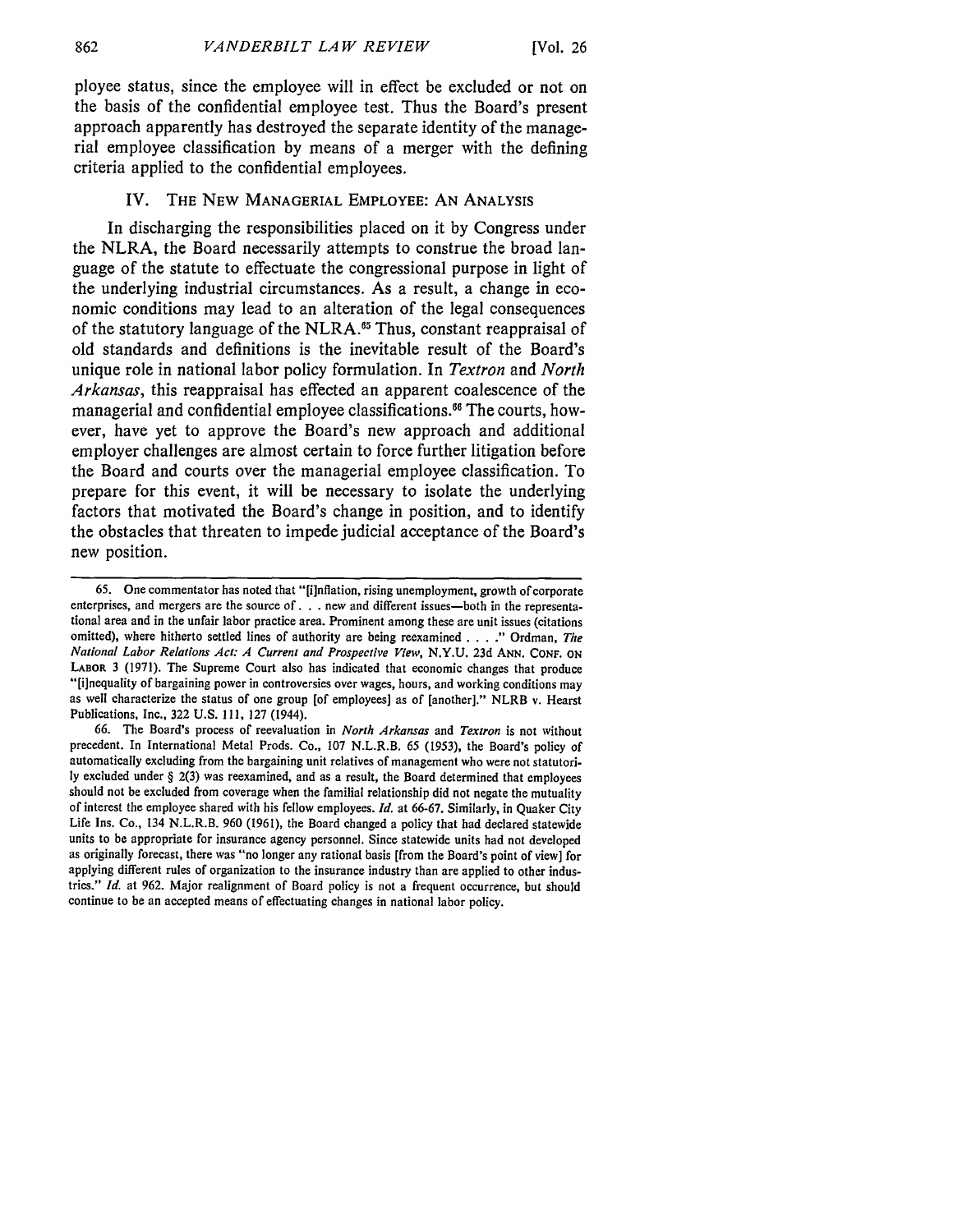The Board did not articulate the reasons behind its adoption of a new definition of managerial employee except to state that it was attempting to restore a common-sense approach to the plain meaning of the statute.67 In the past, criticism has been leveled at the Board for its failure to set out operative standards by which the courts could judge managerial status.<sup>68</sup> By limiting the area of concern to employee participation in labor policy formulation, the Board's new test seems to offer a reasonably workable guideline for the courts. More importantly, the Board's new position implies that its attitude is changing toward the relationship of lower level management personnel to their employers. Just as the foreman's drive for unionization in 1946 might have been a reaction to the failure of management to recognize and deal with the foreman's interests,<sup>69</sup> the Board may now sense a deterioration of the community of interest that has been thought to exist between an employer and a managerial employee. Under prior standards, a managerial employee was viewed as one who exercised a certain amount of discretion in the formulation or effectuation of management policies and thus was management oriented.<sup>70</sup> Recently, however, accelerated corporate growth and a rapid advance in technology have given rise to a greater concentration of economic power on the side of management<sup> $71$ </sup> and a concomitant bureaucratization of jobs that involve discretionary activities. For example, in white collar occupations the jobs are increasingly being made routinely bureaucratic, and involve less supervisory duties, public contact, and upward mobility.72 Thus many white collar workers' individuality and sense of alignment with management will tend to deteriorate **. <sup>7</sup>**Furthermore, even if there had not been any decline in the managerial employee identification with management, the Supreme Court has stated in dicta that identification with management for the proper discharge of one's job duties is not necessarily incompatible with identification with a union in labor relations matters.<sup>74</sup> The Board apparently has employed this view in the context of the managerial employee problem by balancing the competing interests of the employer in employee loyalty with the statutory assurance of full freedom of

- 68. *See, e.g.,* Retail Clerks Int'l Ass'n v. NLRB, 366 F.2d 642, 644-45 & n.5 (D.C. Cir.
- 1966).
	- 69. Cox, *supra* note 8, at 4-5.
	- 70. *See* notes 25-35 *supra* and accompanying text.
	- 71. Ordman, *supra* note 64, at 3.
	- 72. *See* A. **SLOANE** & E. WiTeY, *supra* note **11,** at 17-18.
	- 73. *Id.*
	- 74. NLRB v. Hearst Publications, Inc., 322 U.S. Ill (1944).

<sup>67.</sup> Textron, Inc., 196 N.L.R.B. No. 127, 80 L.R.R.M. 1099, 1101 (1972).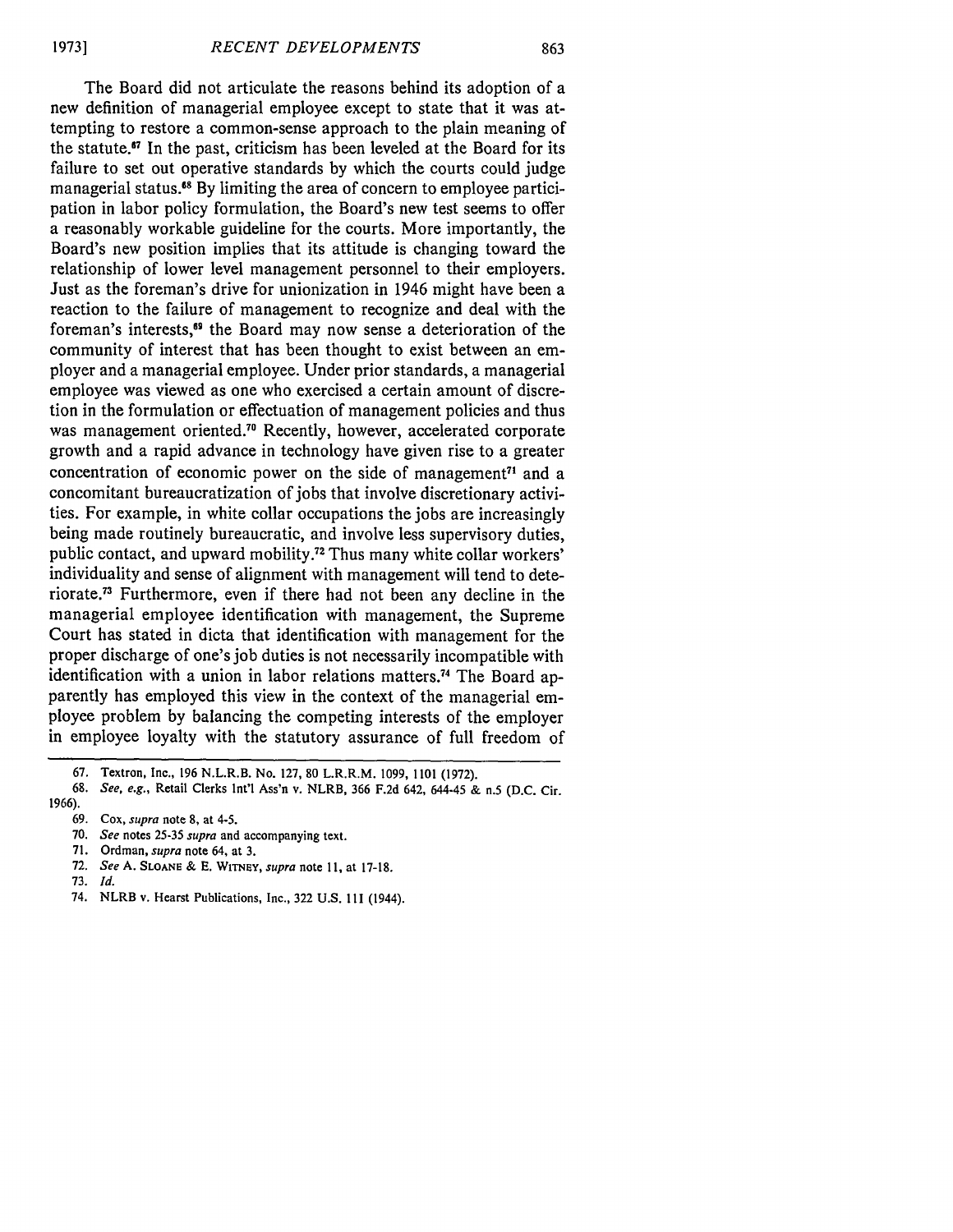association and collective effort for all employees within its scope.75 The result of this balancing has been the narrowing of potential exclusion from the Act's coverage by a narrowing of the function in terms of which the managerial classification is defined—a narrowing that brings administrative interpretation more closely in line with the plain meaning of section  $2(3)$ .

Another factor appears to have played a significant role in the Board's action. In *North Arkansas,* the Board was confronted with a situation in which equitable considerations may have indicated a need for protection of the employee, while the nature of the employee's job dictated a managerial classification and thus exclusion from the Act's coverage. Initially, the Board tried to skirt the issue by classifying the employee as nonmanagerial, but the Eighth Circuit immediately rejected this conclusion. Thereupon, the Board began to alter the effect of a managerial classification so that managerial status no longer would dictate an automatic exclusion from coverage under the Act. The old managerial test is now only part of the question that determines an individual's status; the focus is now on whether the employee is involved in labor relations policy formulation. Because the latter test is more precise and, in the Board's view, better able to effectuate the purpose of the NLRA, the Board thus may be able in the future to achieve more equitable results in both unit determination and unfair labor practice situations.

Although the rationale behind the Board's action appears persuasive, there remains the obstacle of the Eighth Circuit's assertion in *North Arkansas* that the legislative history of the 1947 amendments reveals a congressional intent to completely exclude managerial employees, as defined under the Board's previous standards, from coverage under the Act. It should be noted, however, that immediately after passage of the Taft-Hartley Act, Professor Cox warned against heavy reliance on legislative history in interpreting the Act since the turmoil surrounding the passage of the Act was so feverish.<sup>76</sup> Furthermore, even if legislative history is relied upon, the Eighth Circuit's analysis is not persuasive and, if anything, supports the Board's position. The legislative history relied upon by the court made only one clear reference to the Board's policy of excluding certain classes of employees: that labor relations personnel and employees in employment divisions would continue to be excluded by the Board.77 Since the Board's *Textron* position

*<sup>75.</sup> See* NLRB v. Allis-Chalmers Mfg. Co., 388 U.S. 175, 180 (1966).

**<sup>76.</sup>** Cox, *supra* note 8, at 48.

<sup>77.</sup> NLRB v. North Arkansas Elec. Cooperative, Inc., 446 F.2d 602, 605-06 (8th Cir. 1971).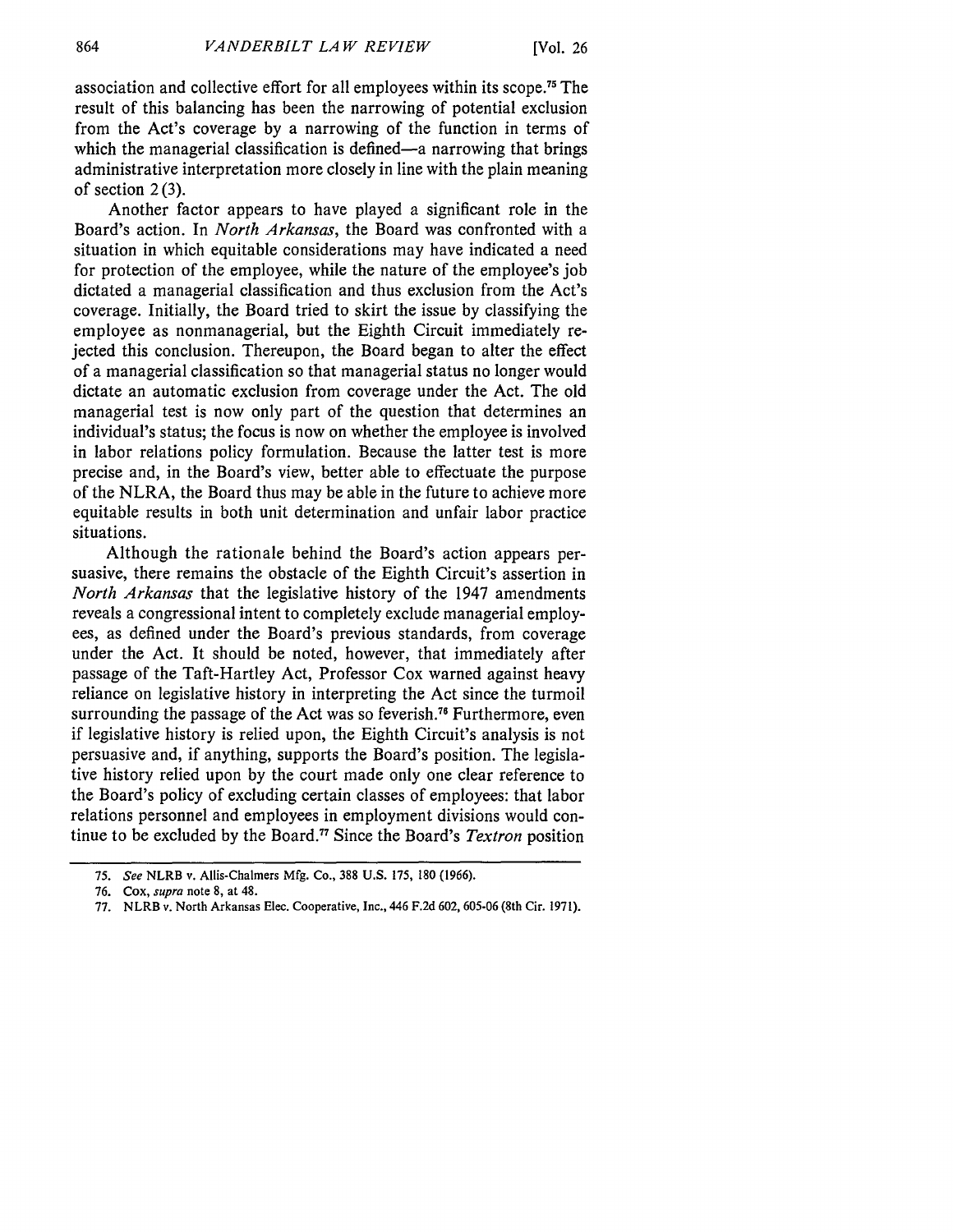appears to follow this legislative guideline exactly, the court's reliance on the same language to reverse the Board seems clearly misplaced. In addition, the implied congressional intent argument used by the court—that a congressional intent to ratify the Board's past exclusion of managerial employees could be found from both the statute's specific exclusion of supervisors, a category previously included by the Board, and its silence concerning managerial employees, a category previously excluded-has been rejected as a method of statutory construction by the Supreme Court."8 When these considerations are added to the court's own admission that no clear proof of congressional intent can be gleaned from the legislative history because no specific reference to the term "managerial employee" can be found in any bill or report," the court's use of legislative history does not seem warranted. On the contrary, these factors at least demonstrate that the legislative history does not indicate a congressional intent contrary to the Board's action in redefining the concept of managerial employee.

79. 446 F.2d at 608.

<sup>78.</sup> See, e.g., Commissioner v. Glenshaw Glass Co., 348 U.S. 426, 431-33 (1955).